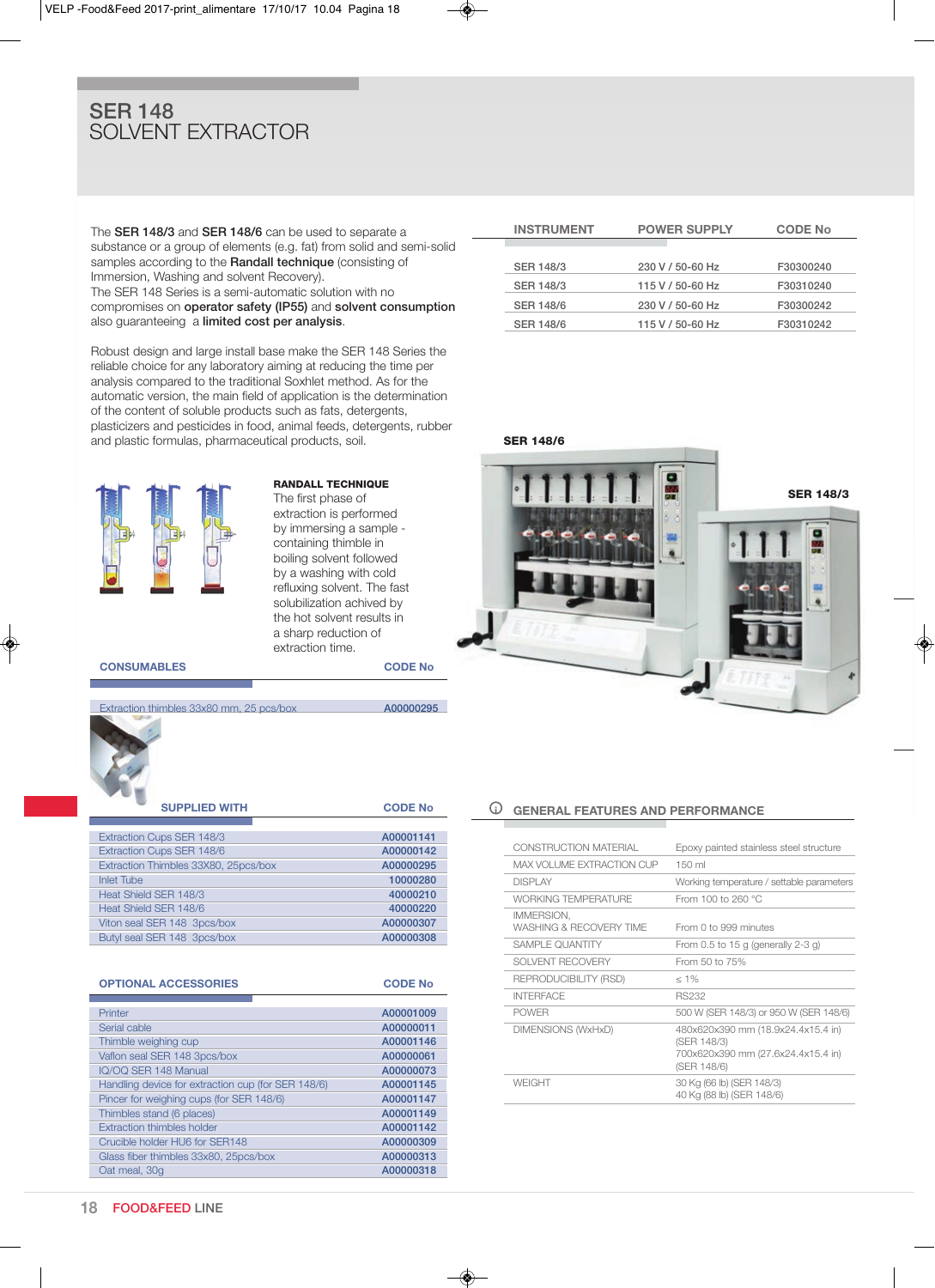## SER 158 SOLVENT AUTOEXTRACTOR



The SER 158 is a fully automated solvent extractor offering state-of-the-art technology, precision and smart data management. The operator has to simply prepare the sample and start the analysis with one click, Load&go. The automatic shutdown feature permits unattended operations 24/7.

The innovative **ControlPad** is able to control up to 4 SER 158 units independently and features the immediate display of results calculation on the on-board storage.

Unparalleled performance are ensured by the titanium condensers (patent pending) and by a vast set of sensors. More than 90% of the solvent used is recovered and stored on the internal recovery tank. The SER 158 units are equipped with LED indicating the active position during the extraction steps.

VELP Scientifica guarantees total safety to the operators thanks to SolventXpress™ the hermetically sealed solvent dispensing system ensuring no exposure to the solvent and to SafeEnd™ the automatic cooling technology that lifts the extract not permitting the overheating.

The SER 158 incorporates TEMS<sup>™</sup> technology for major savings in Time, Energy, Money and Space pursuing VELP's contribution to environmental protection.



| <b>INSTRUMENT</b>       | <b>POWER SUPPLY</b> | <b>CODE No</b> |
|-------------------------|---------------------|----------------|
|                         |                     |                |
| <b>SER 158/3</b>        | 115/230V-50/60Hz    | S303A0390      |
| <b>SER 158/6</b>        | 115/230V-50/60Hz    | S303A0380      |
| SER 158/3 no ControlPad | 115/230V-50/60Hz    | F303A0390      |
| SER 158/6 no ControlPad | 115/230V-50/60Hz    | F303A0380      |
|                         |                     |                |

cNemkoUS certified

### **TECHNICAL SPECIFICATIONS**

| <b>POSITIONS</b>                            | 3-positions (SER158/3) or 6-positions (SER158/6)                                                 |
|---------------------------------------------|--------------------------------------------------------------------------------------------------|
| MAX. CAPACITY                               | 21 samples/day/unit (SER158/3)<br>or 42 samples/day/unit (SER158/6)                              |
| <b>SCALABILITY</b>                          | 12-pos. (up to 4 units) (SER158/3)<br>or 24-pos. (up to 4 units) (SER158/6)                      |
| <b>DISPLAY</b>                              | 7" color touch screen - extractable ControlPad                                                   |
| SOLVENTS ACCEPTED                           | Capable of being used with the majority of solvents                                              |
| SOLVENT RECOVERY                            | > 90%                                                                                            |
| <b>AUTOMATION</b>                           | Immersion, Removing, Washing, Recovery, Cooling                                                  |
| <b>LIGHTING</b>                             | LED show 3/6 active positions                                                                    |
| <b>HEATING FI FMENT</b>                     | Glass ceramic - 3/6 positions independent switch on/off                                          |
| SAMPLE SIZE                                 | 0.5 to 15 g in 33x80 mm thimbles (generally 2-3 g)                                               |
| <b>SEALS</b>                                | Viton. Butvl. and Vaflon                                                                         |
| <b>CONDENSERS</b>                           | Titanium (VELP Patent Pending)                                                                   |
| <b>INTERFACES</b>                           | 3 x USB (balance, mouse, USB stick), Ethernet (Pc)                                               |
| RESULT CALCULATION                          | Automatic, archived on ControlPad                                                                |
| <b>WATER CONSUMPTION</b>                    | From 1.0 I/min                                                                                   |
| <b>DIMENSIONS (WXHXD)</b>                   | 358x546x450 mm (14x21,5x17,7 inch) (SER158/3)<br>546x546x450 mm (21,5x21,5x17,7 inch) (SER158/6) |
| <b>DIMENSIONS</b><br><b>WITH CONTROLPAD</b> | 358x546x570 mm (14x21,5x22,4 inch) (SER158/3)<br>546x546x570 mm (21,5x21,5x22,4 inch) (SER158/6) |
| <b>WFIGHT</b><br>(SER 158/CONTROLPAD)       | Kg 29 / 1 (64 / 2,2 lb.) (SER158/3)<br>Kg 36 / 1 (80,3 / 2,2 lb.) (SER158/6)                     |
| POWER SUPPLY                                | 115/230-50/60 V-Hz                                                                               |
| POWER CONSUMPTION                           | 630/850 W                                                                                        |
| <b>MEASURAMENT RANGE</b>                    | $0.1 - 100\%$                                                                                    |



| <b>SUPPLIED WITH</b>                          | <b>CODE No</b> |
|-----------------------------------------------|----------------|
|                                               |                |
| ControlPad*                                   | A00000286      |
| Grey butyl seal 3pcs/box                      | A00000298      |
| Green viton seal 3pcs/box                     | A00000297      |
| Extraction cup Ø 56x120mm 3pcs/box STD        | A00000290      |
| Extraction thimbles holder $\varnothing$ 33mm | A00000312      |
| Boiling stones, 80g                           | A00000305      |
| Cellulose thimbles 33x80mm, 25pcs/box         | A00000295      |
| Inlet water tube                              | 10000280       |
| Teflon tube Ø 4x6mm                           | 10002866       |
| Connection 1/8 NPT - tube 6x4                 | 10006054       |
|                                               |                |

\* Included only in codes S303A0390 and S303A0380

#### **OPTIONAL ACCESSORIES CODE No**

| White vaflon seal SER158 3pcs/box             | A00000288 |
|-----------------------------------------------|-----------|
| Extraction cup Ø 48x120mm 3pcs/box S          | A00000303 |
| Extraction cup Ø 65x120mm 3pcs/box L          | A00000302 |
| Extraction thimbles holder $\varnothing$ 25mm | A00000291 |
| Extraction thimbles holder $\varnothing$ 40mm | A00000292 |
| Cellulose thimbles 25x80mm, 25pcs/box         | A00000294 |
| Cellulose thimbles 40x80mm, 25pcs/box         | A00000296 |
| Glass fiber thimbles 25x80mm, 25pcs/box       | A00000314 |
| Glass fiber thimbles 33x80mm, 25pcs/box       | A00000313 |
| Thimble weighing cup                          | A00000310 |
| Thimbles stand 6 places                       | A00000311 |
| Handling device extraction cups SER158/6      | A00000304 |
| Crucible holder HU 6 for SER158               | A00000293 |
| Complete Glass bottle solvent collection      | A00000301 |
| Inlet Connection1/4NPT-tubeØ 4,3÷4,5mm        | A00000299 |
| Inlet Connection 1/4NPT-tube Ø4,8÷5mm         | A00000300 |
| Slave connection cable                        | A00000287 |
| <b>Adapter USB-RS232</b>                      | A00000195 |
| Extension lead 2m for Control Pad             | A00000315 |
| IQ/OQ SER158                                  | A00000306 |
| Oat meal, 30q                                 | A00000318 |
|                                               |           |